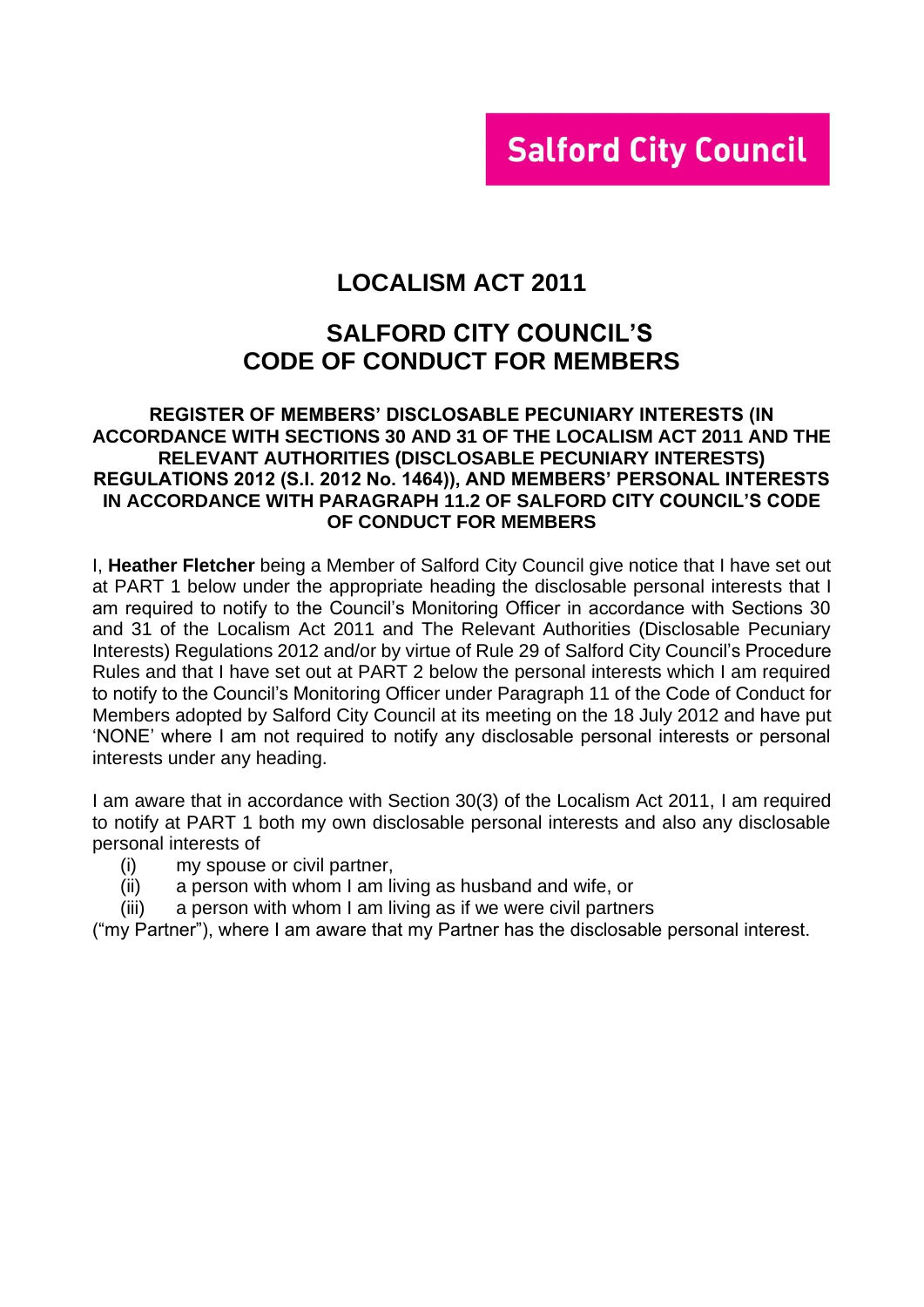# **PART 1**

# **DISCLOSABLE PECUNIARY INTERESTS**

#### **1. ANY EMPLOYMENT, OFFICE, TRADE, PROFESSION OR VOCATION CARRIED ON FOR PROFIT OR GAIN.**

| <b>Member</b> | <b>Partner</b> |
|---------------|----------------|
| <b>None</b>   | N/A            |
|               |                |
|               |                |
|               |                |
|               |                |

*NB: You need to include details of any employment or business in which you or your Partner are engaged. Employees should give the name of their employer. You should give the name of any company of which you or your Partner are a partner or remunerated director. Where you or your Partner hold an office, give the name of the person of the body which appointed you or your Partner (in the case of a teacher in a maintained school – the local education authority; in the case of an aided school – the school's governing body)*

## **2. SPONSORSHIP**

 $\overline{\phantom{a}}$ 

| <b>None</b> |                                                                                                                                                                                       |
|-------------|---------------------------------------------------------------------------------------------------------------------------------------------------------------------------------------|
|             |                                                                                                                                                                                       |
|             |                                                                                                                                                                                       |
| NB          | You must declare any payment or provision of any other financial benefit (other than from<br>Salford City Council) made or provided to you in respect of any expenses incurred by you |

٦

*Salford City Council) made or provided to you in respect of any expenses incurred by you in carrying out your duties as a councillor, or towards your election expenses, within the period of 12 months ending with the day on which you give your notification to the Council's Monitoring Officer for the purposes of Section 30(1) of the Localism Act 2011 and/or by virtue of Rule 29 of Salford City Council's Procedure Rules. This includes any payment or financial benefit from a trade union within the meaning of the Trade Union and Labour Relations (Consolidation) Act 1992.*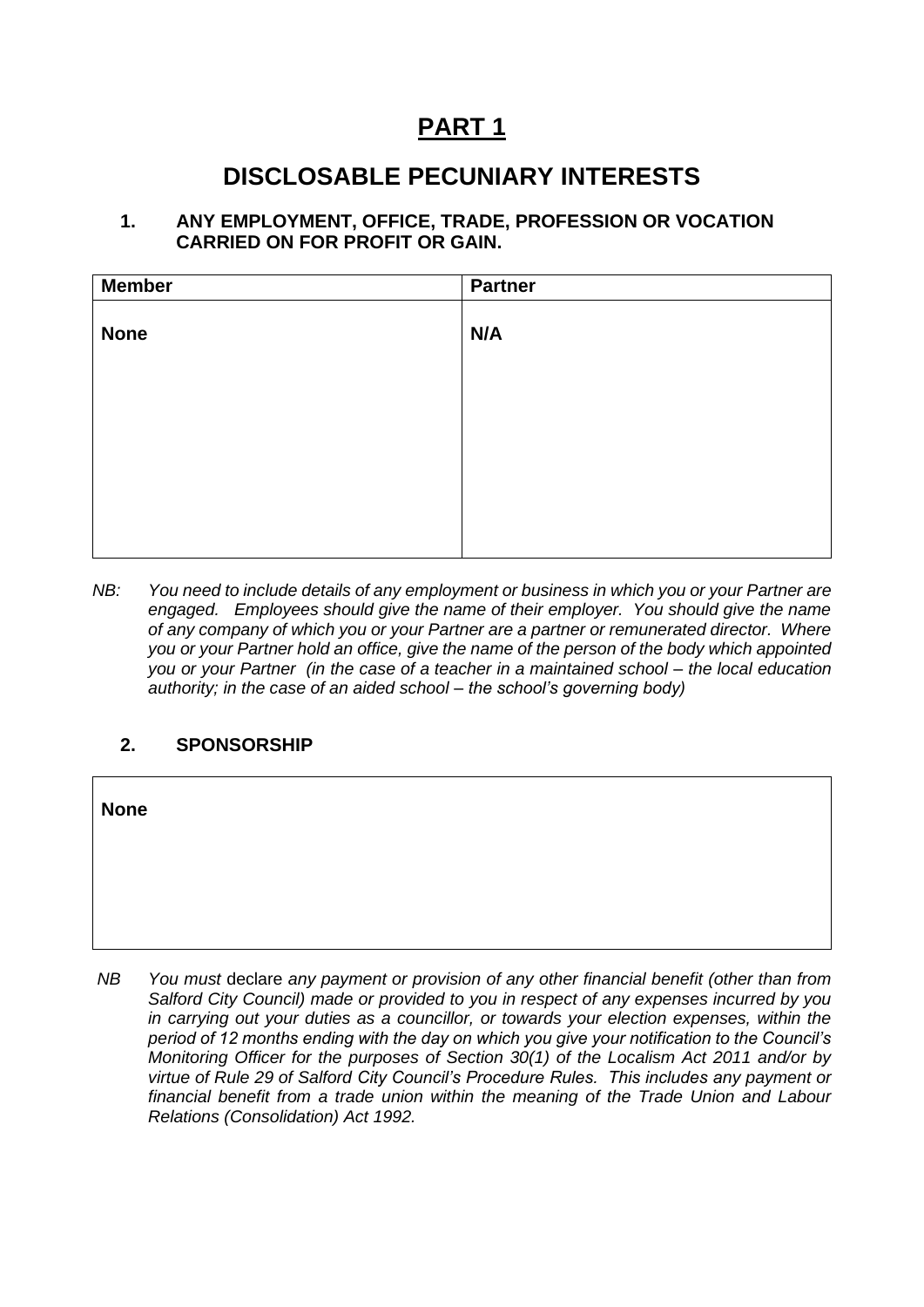# **3. CONTRACTS WITH THE COUNCIL**

| <b>Member</b> | <b>Partner</b> |
|---------------|----------------|
| <b>None</b>   | N/A            |
|               |                |
|               |                |
|               |                |

- *NB You should describe all contracts of which you are aware, which are made between the Council and* 
	- *(i) either yourself or your Partner or*
	- *(ii) a body in which you or your Partner have a beneficial interest (being a firm in which you or your Partner is a partner, or a body corporate of which you or your Partner is a director, or in the securities of which you or your partner have a beneficial interest),*

*which are not fully discharged and which are contracts under which goods or services are to be provided or works are to be executed.*

*Please note that the reference to "securities" means "shares, debentures, debenture stock, loan stock, bonds, units of a collective investment scheme within the meaning of the Financial Services and Markets Act 2000 and other securities of any description, other than money deposited with a building society.*

# **4. LAND IN THE AREA OF THE CITY COUNCIL**

| <b>Member</b>                                                                                                                                                    | <b>Partner</b> |
|------------------------------------------------------------------------------------------------------------------------------------------------------------------|----------------|
| <b>Redacted</b><br>Cllr Fletcher has a disclosable pecuniary<br>interest, the details of which were withheld<br>under Section 32 (2) of the Localism Act<br>2011 | N/A            |

*You should include any land (including houses, buildings or parts of buildings and any interests as mortgagee) within the City's boundaries in which you or your Partner, either alone or jointly, have a proprietary interest for your or your Partner's benefit. You should give the address or brief*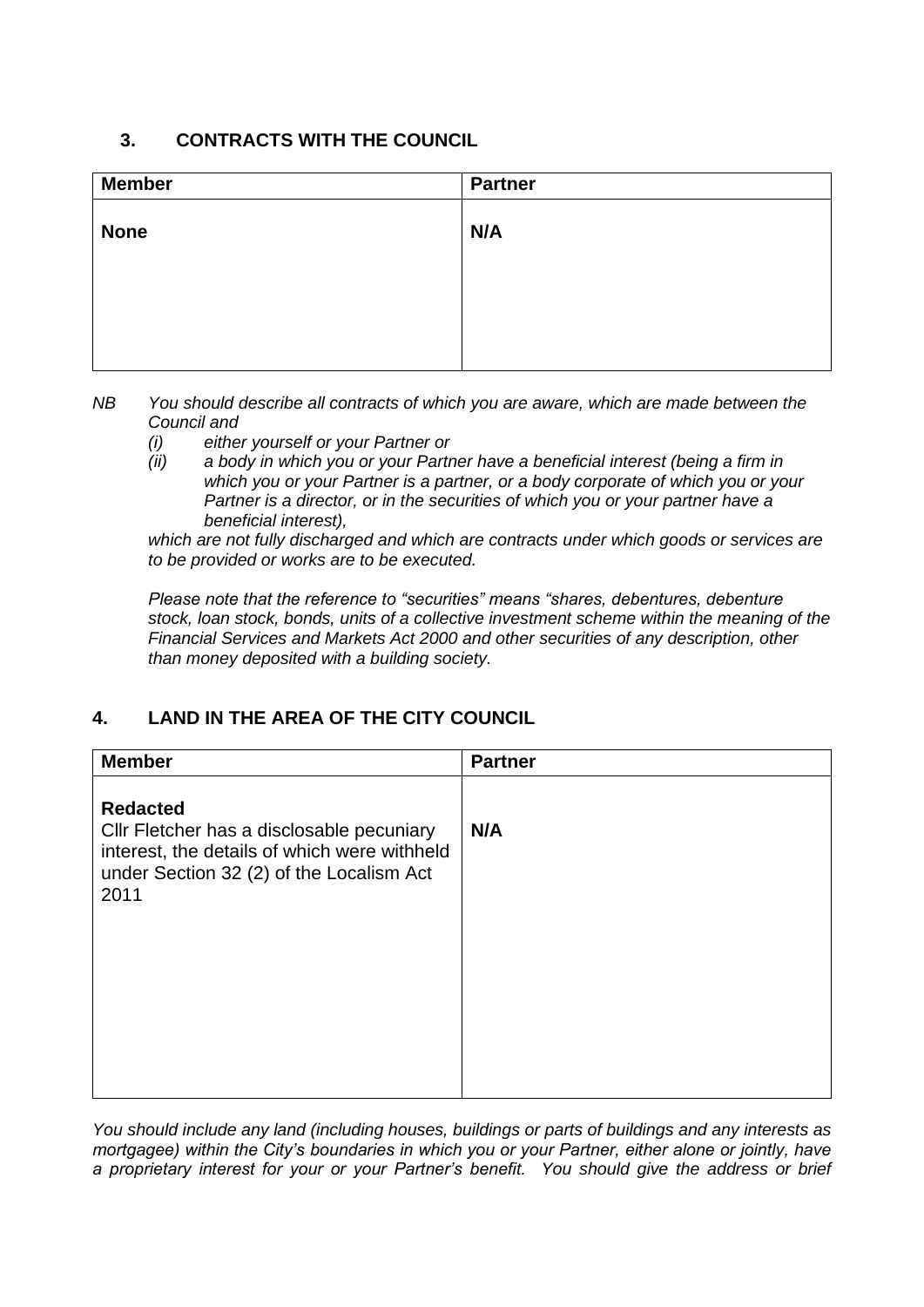*description to identify it. If you live in Salford you should include your home under this heading either as owner, lessee or tenant. You should also include any property from which you or your Partner receive rent, or of which you or your Partner are the mortgagee.*

# **5. LICENCES TO OCCUPY LAND**

| N/A |
|-----|
|     |
|     |
|     |
|     |
|     |
|     |
|     |
|     |

*NB You should include any land (including buildings or parts of buildings) within the city's boundaries which you or your Partner have a right to occupy for 28 days or longer (either alone or jointly with others). You should give the address or a brief description to identify it.*

## **6. CORPORATE TENANCIES**

| <b>Member</b> | <b>Partner</b> |
|---------------|----------------|
| <b>None</b>   | N/A            |
|               |                |
|               |                |
|               |                |
|               |                |

*[NB You should list here any tenancies of properties of which you are aware, where the landlord is the City Council and the tenant is a body in which you or your Partner have a beneficial interest (being a firm in which you or your Partner is a partner, or a body corporate of which you or your Partner is a director, or in the securities of which you or your partner have a beneficial interest).* 

*Please note that the reference to "securities" means "shares, debentures, debenture stock, loan stock, bonds, units of a collective investment scheme within the meaning of the Financial Services and Markets Act 2000 and other securities of any description, other than money deposited with a building society.*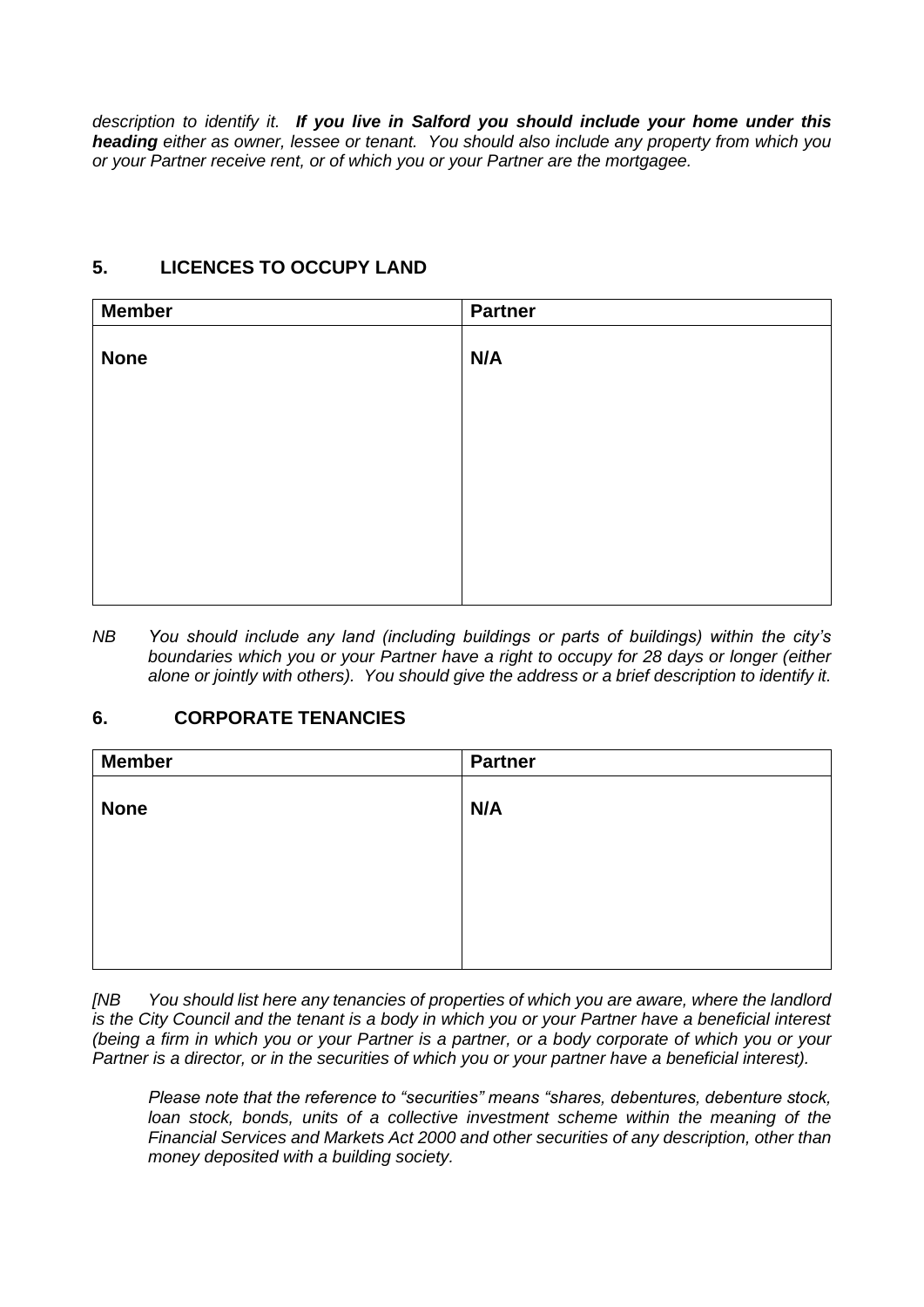# **7. SECURITIES**

| <b>Member</b> | <b>Partner</b> |
|---------------|----------------|
| <b>None</b>   | N/A            |
|               |                |
|               |                |
|               |                |
|               |                |
|               |                |
|               |                |

- *NB You should list here any beneficial interest of you or your Partner in securities of a body where –*
	- *(a) that body (to your knowledge) has a place of business or land within the City's boundaries; and*
	- *(b) either –*
		- *(i) the total nominal value of the securities held by you or your Partner exceeds £25,000 or one hundredth of the total issued share capital of that body; or*
		- *(ii) if the share capital of that body is of more than one class, the total nominal value of the shares of any one class in which you or your Partner has a beneficial interest exceeds one hundredth of the total issued share capital of that class.*

*Please note that the reference to "securities" means "shares, debentures, debenture stock, Loan stock, bonds, units of a collective investment scheme within the meaning of the Financial Services and Markets Act 2000 and other securities of any description, other than money deposited with a building society*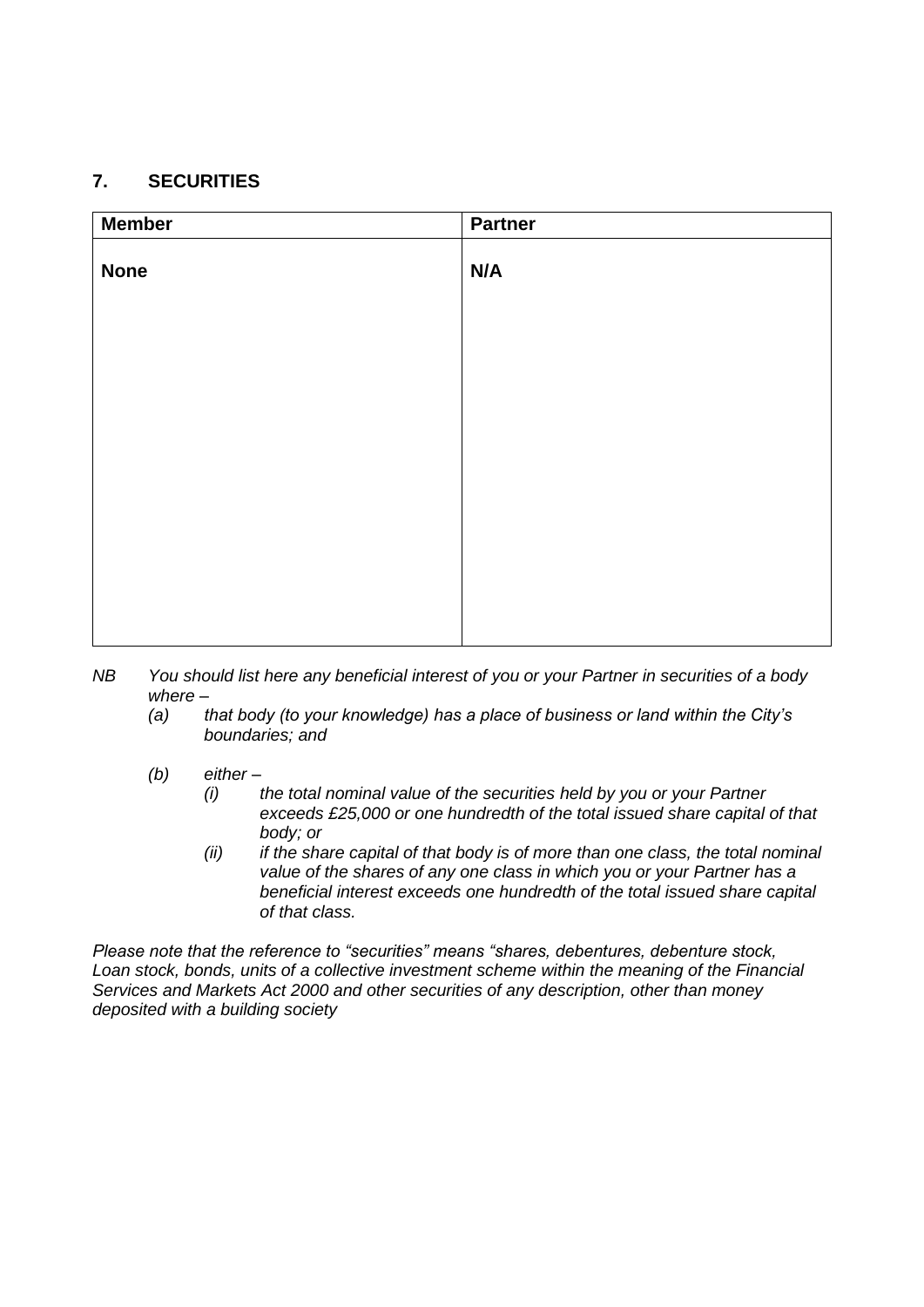# **PERSONAL INTERESTS**

# **1. BODIES TO WHICH YOU ARE APPOINTED OR NOMINATED BY THE COUNCIL**

**St. Boniface Primary School Broughton- Governor**

- *NB You should record here details of your position of general control or management, in any –*
	- *Body to which you have been appointed or nominated by*
	- *Salford City Council as its representative.*

## **2. INTERESTS IN CHARITIES, SOCIETIES AND OTHER BODIES**

**Co- Chair and Director of the Muslim and Jewish Forum of Greater Manchester (Charity)**

- *NB You should record here details of your position of general control or management, in any –*
	- *Public authority or body exercising functions of a public nature;*
	- *Company, industrial and provident society, charity, or body directed to charitable purposes. (Freemasons should include here membership of the Masonic Grand Charity)*
	- *Body whose principal purposes include the influence of public policy, including party associations, trade union or professional association.*

## **3. GIFTS AND HOSPITALITY**

**None**